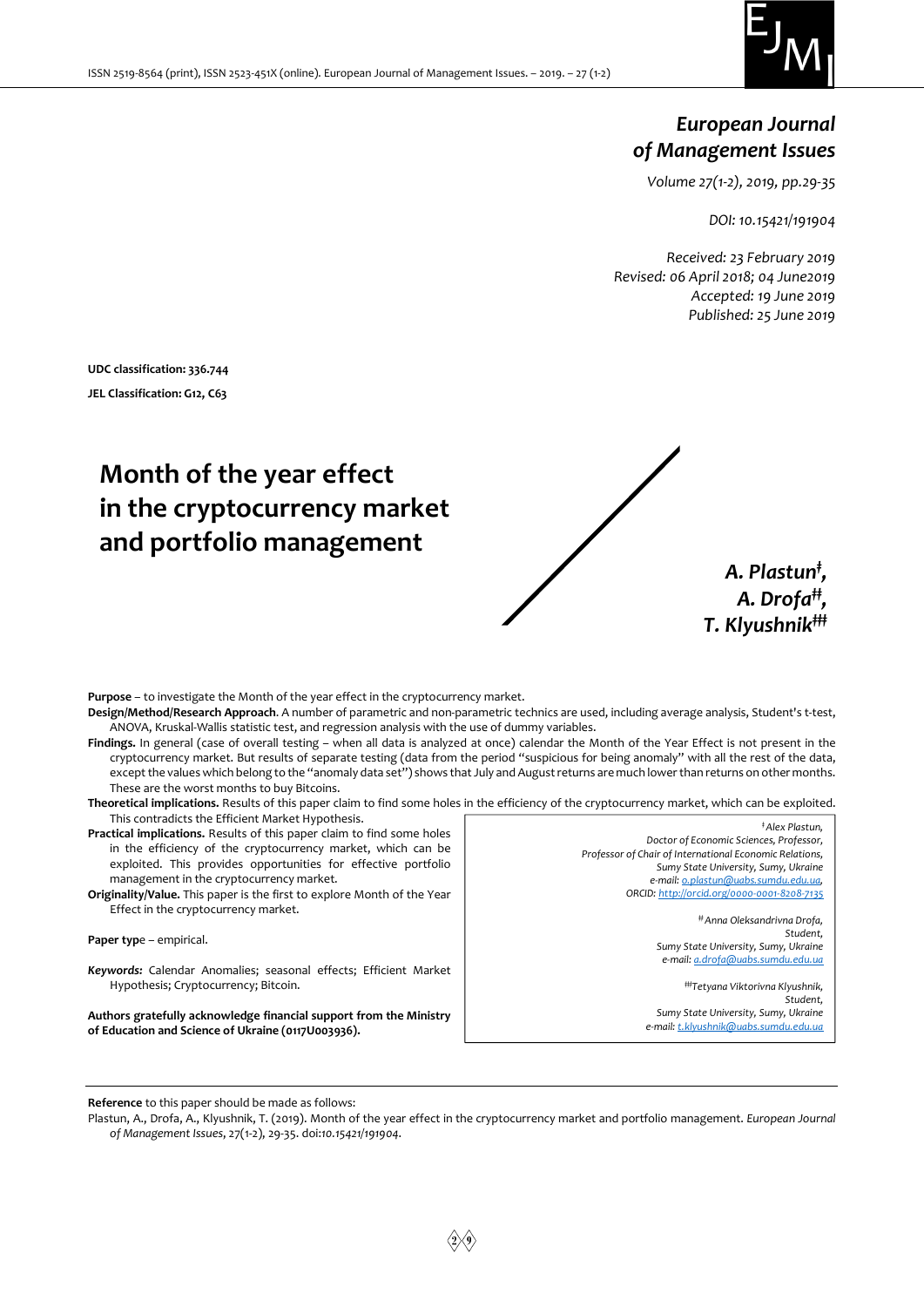

# Ефект місяця року на ринку криптовалют і портфельний менеджмент

# Олексій Леонідович Пластун, Анна Олександрівна Дрофа, Тетяна Вікторівна Клюшник

Сумський державний університет, Суми, Україна

- Мета роботи дослідити ефект місяця року на ринку криптовалют.
- Дизайн/Метод/Підхід дослідження. Застосовано ряд параметричних і непараметричних методів, у тому числі аналіз середніх, t-критерій Стьюдента, ANOVA, статистичний тест Крускала-Уолліса, регресійний аналіз із використанням фіктивних змінних.
- Результати дослідження. В цілому (в разі загального тестування: всі дані проаналізовано одночасно) ефект місяця року не присутній на ринку криптовалют. Але результати окремого тестування (дані за період порівняно з усіма іншими даними, за винятком значень, які відносять до цього періоду), показали зміну цін на біткоіни в липні і в серпні набагато нижчу, ніж за інші місяці. Це найгірші місяці для покупки біткоінів.
- Теоретичне значення дослідження. Згідно з результатами даного дослідження з'ясовано, що на ринку криптовалют присутні «провали» в ефективності, які можна застосувати з метою отримання надприбутків. Це суперечить гіпотезі ефективного ринку.
- Практичне значення дослідження. Згідно з результатами даного дослідження, такі «провали» в ефективності можна застосувати під час побудови і оптимізації торгових стратегій. Це надає можливості для більш ефективного управління інвестиційним портфелем на ринку криптовалют.
- Оригінальність/Цінність/Наукова новизна дослідження. Ефект місяця року на ринку криптовалют до цього не розглядався в науковій літературі.

Тип статті – емпіричний.

- Ключові слова: календарні аномалії; сезонні ефекти; Гіпотеза ефективного ринку; криптовалюти; біткоін.
- Автори вдячно визнають фінансову підтримку Міністерства освіти і науки України (0117U003936).

# Эффект месяца года на рынке криптовалют и портфельный менеджмент

# Алексей Леонидович Пластун, Анна Александровна Дрофа, Татьяна Викторовна Клюшник

Сумский государственный университет, Сумы, Украина

- Цель работы исследовать эффект месяца года на рынке криптовалют.
- Дизайн/Метод/Подход исследования. Применен ряд параметрических и непараметрических методов, в том числе анализ средних, t-критерий Стьюдента, ANOVA, статистический тест Крускала-Уоллиса, регрессионный анализ с использованием фиктивных переменных.
- Результаты исследования. В целом (в случае общего тестирования: все данные анализируют одновременно) эффект месяца года не присутствует на рынке криптовалют. Но результаты отдельного тестирования (данные за период сравнены со всеми остальными данными, за исключением значений, которые отнесены к этому периоду), показали изменение цен на биткоины в июле и августе намного ниже, чем за другие месяцы. Это худшие месяцы для покупки биткоина.
- Теоретическое значение исследования. Согласно результатам данного исследования выявлено, что на рынке криптовалют существуют «провалы» в эффективности, которые можно использовать с целью получения сверхприбыли. Это противоречит гипотезе эффективного рынка.
- Практическое значение исследования. Согласно результатам данного исследования, такие «провалы» в эффективности можно использовать при построении и оптимизации торговых стратегий. Это предоставляет возможности для более эффективного управления инвестиционным портфелем на рынке криптовалют.
- Оригинальность/Ценность/Научная новизна исследования. Эффект месяца года на рынке криптовалют ранее не рассматривался в научной литературе.

Тип статьи – эмпирический.

- Ключевые слова: календарные аномалии; сезонные эффекты; Гипотеза эффективного рынка; криптовалюты; биткоин.
- Авторы выражают благодарность Министерству образования и науки Украины за финансовую поддержку (0117U003936).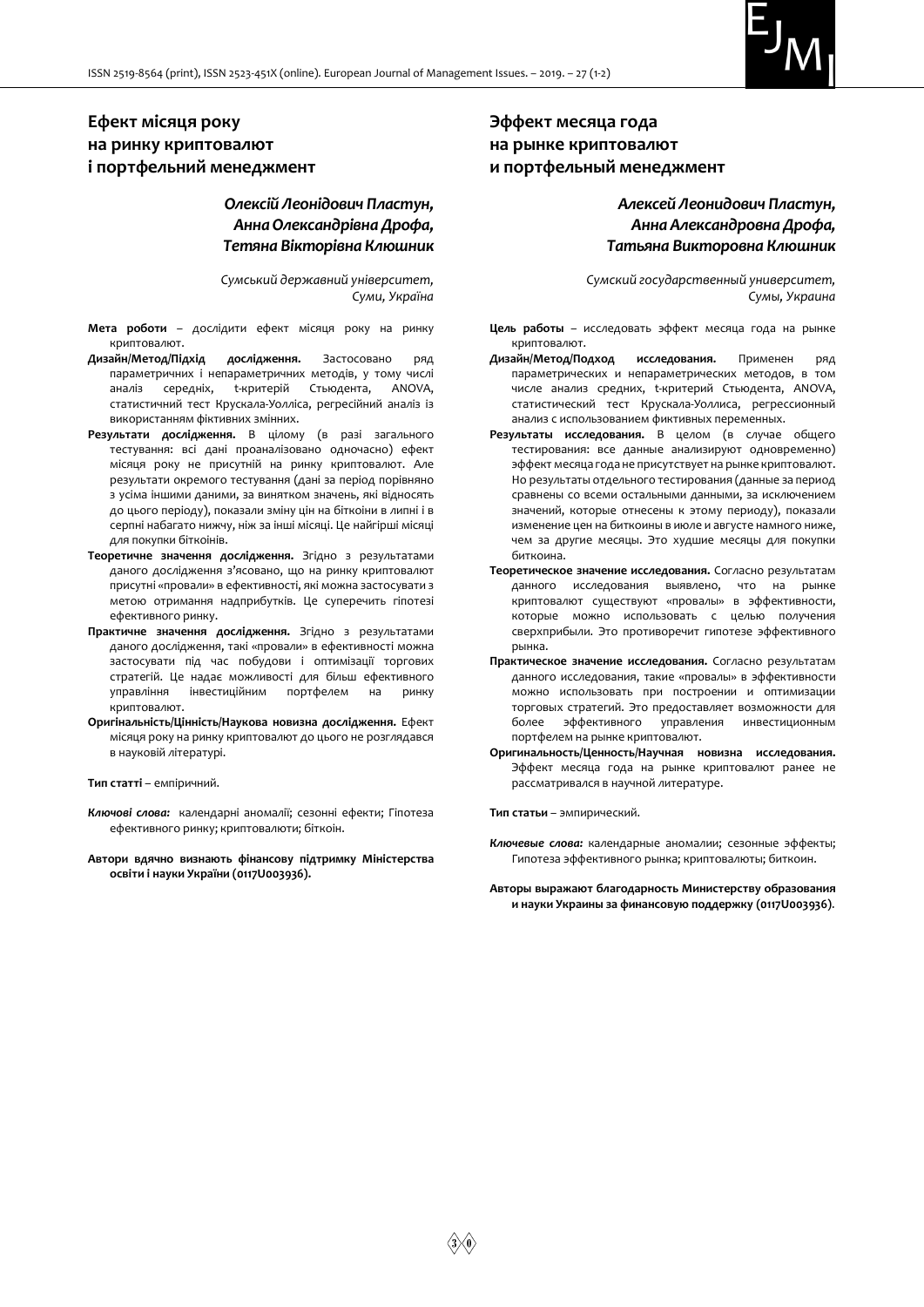

# 1. Introduction

alendar anomalies (the Day of the Week Effect, the Turn of Έ the Month Effect, the Month of the Year Effect, the January Effect, the Holiday Effect, the Halloween Effect etc.) is something that shouldn't exist according to the Efficient Market Hypothesis (EMH, see Fama, 1965). However there are many evidences that they exist in real life (Fields, 1931; Cross, 1973; Jensen, 1978; French, 1980; Bildik, 2004; Mynhardt & Plastun, 2013; many others).

The Month of the Year Effect (returns vary for different months in a year) is one of the most discussed calendar anomalies for the case of stock market (Gultekin & Gultekin, 1983; Lakonishok & Smidt, 1988; Wilson & Jones, 1993; Wachtel, 1942; Giovanis, 2008; Zhang and Jacobsen, 2012; Compton et al, 2013; Caporale & Plastun, 2017).

However to date no study has analysed such issues in the context of the cryptocurrency market.

Cryptocurrency market is rather new and might still be relatively inefficient and it might be a good basis for the Month of the Year Effect existence.

We focus in particular on the Month of the Year Effect, and apply a variety of statistical methods (average analysis, Student's t-test, ANOVA, the Kruskal-Wallis, and regression analysis with dummy variables) to examine whether or not it exists in the cryptocurrency market. The object of analysis is Bitcoin monthly returns over the period 2013-2019.

The paper is structured as follows: Section 2 briefly reviews the literature on the Month of the Year Effect; Section 3 outlines the methodology; Section 4 presents the empirical results; Section 5 offers some concluding remarks.

# 2. Theoretical background

alendar anomalies (calendar effects, seasonal effects) are (C anomalies in returns, which depend on the calendar. The most important calendar anomalies are Day of the Week Effect; Turn of the Month Effect; Turn of the Year Effect; Month of the Year Effect; January Effect; Holiday Effect; Halloween Effect. According to the Month of the Year Effect returns vary for different months in a year.

For example, there are evidences that January show higher returns than any other month of the year (Rozeff and Kinney, 1976; Wachtel, 1942).

One of the calendar anomalies based from the "month of the Year Effect" family is so called Mark Twain effect. It claims that stock returns in October are lower than in other months.

Bildik (2004) use Turkish stock market as an object of analysis and also find that calendar anomalies existed in stock returns and trading volume.

Giovanis (2008) using GARCH estimation tested the month of the year effect using data from Athens Stock Exchange Market. They found evidences in favor of the January effect.

Tangjitprom (2011) analyzed Thai stock market (SET index) during 1988 to 2009. Using multiple regression techniques with dummy variables they show that returns are abnormally high during December and January.

Stoica and Diaconașu (2011) explored Central Europe stock markets over the period 2000 - 2010 and in the majority of the cases find evidences in favor of the existence of the month of the year effect and the existence of the January effect.

Compton et al (2013) analyzing monthly seasonality in the Russian stock market over the period 2000-2010 find strong evidence of a persistent monthly pattern (but no January effect).

Borowski (2015) analyzed Month of the Year Effect in the commodity market and provide evidences in favor of this anomaly.

Contrary to previous results Ali et al (2009) who analyzed Malaysian stock index over the period from 1994 to 2004 using GARCH (1 1)-M model can't find any clear pattern of January effect. Similar results are obtained by Alshimmiri (2011) for the case of Kuwait Stock Exchange over the period 1984-2000: no January effect was detected.

But at the same time returns during summer months (May-September) tend to be significantly higher than returns during other months of the year (October-April).

Wong et al (2006) based on Singapore stock market data over the period 1993-2005 reveals that the Month of the Year Effect has largely disappeared.

Silva (2010) explored Portuguese stock market during 1998-2008 and also find no evidences in favor or the January anomaly.

As can be seen the evidences are mixed. Possible explanation is market evolution – anomalies are fading in time (Plastun et al., 2019).

The cryptocurrency market represents a particularly interesting case being rather new, relatively unexplored and at the same time extremely vulnerable to anomalies, given its high volatility relative to the FOREX, stock and commodity markets etc. (Cheung et al., 2015; Urquhart, 2016; Aalborg et al., 2019).

Only few market anomalies are already discussed for the case of the cryptocurrency market. For example Caporale and Plastun (2019) explore overreactions in the cryptocurrency market and find evidence of price patterns after overreactions. Chevapatrakul and Mascia (2019) using the quantile autoregressive model show that days with extremely negative returns are likely to be followed by periods characterised by negative returns and weekly positive returns as Bitcoin prices continue to rise.

As for the calendar effects, Kurihara and Fukushima (2017) and Caporale and Plastun (2018) explored the day of the week effect in the cryptocurrency market and find evidences in its favor. But the Month of the Year Effect is still unexplored.

# 3. Problem statement

he purpose of this paper is to investigate the Month of the year effect in the cryptocurrency market.

# 4. Methods and Data

e use monthly data for Bitcoin. The sample covers the period W from June 2010 (the first available observation) to the end May 2019.

The data source is CoinMarketCap<br>(https://coinmarketcap.com/coins/). CoinMarketCap provides (https://coinmarketcap.com/coins/). CoinMarketCap provides volume-weighted average prices reported for each crypto exchange (for example, BitCoin prices are the average of those from 400 markets). As the result this is the most reliable source of information about prices in the cryptocurrency market.

We use Bitcoin data because this cryptocurrency has the highest market capitalisation and longest span of data (see Table 1).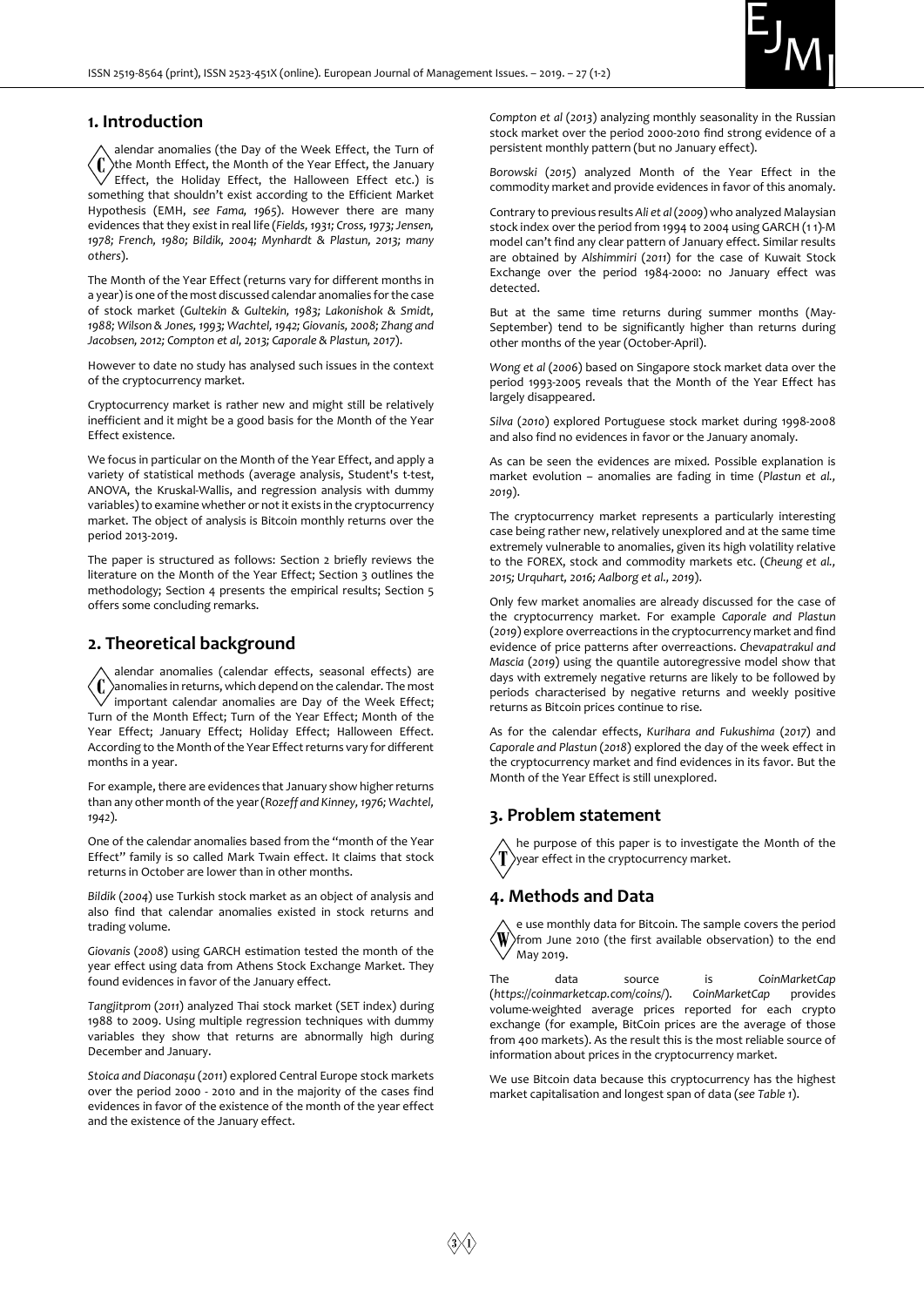

Table 1

#### Top cryptocurrencies by capitalisation (01.05.2019)\*

| $N^2$ | Name           | Market<br>Cap     | Price      | Circulating<br>Supply | Data<br>start<br>from |
|-------|----------------|-------------------|------------|-----------------------|-----------------------|
|       | <b>Bitcoin</b> | \$148 657 197 170 | \$8 267,84 | 17 980 175 BTC        | 28 Apr 2013           |
|       | Ethereum       | \$19 674 550 330  | \$182,07   | 108 059 235 ETH       | 07 Aug 2015           |
|       | Ripple         | \$12 017 970 035  | \$0,278408 | 43 166 787 298 XRP    | 04 Aug 2013           |
|       | Bitcoin Cash   | \$4 236 366 686   | \$234,76   | 18 045 263 BCH        | 23 Jul 2017           |
|       | Litecoin       | \$3 659 603 443   | \$57,70    | 63 420 942 LTC        | 28 Apr 2013           |

\*Source: compiled by Authors based on (CoinMarketCap, 2019).

To explore the Month of the Year effect the following hypotheses are tested:

- Hypothesis 1 (H1): Returns are different on different months of the year.
- Hypothesis 2 (H2): Month of the Year effect provides opportunities for abnormal profits generation from trading in the cryptocurrency market.

To examine whether there is a Month of the Year effect we use the following techniques:

– average analysis;

– parametric tests (Student's t-tests, ANOVA);

– non-parametric tests (Kruskal -Wallis test);

– regression analysis with dummy variables.

Returns are computed as follows:

$$
R_i = \left(\frac{C_{\text{lose}_i}}{C_{\text{lose}_{i-1}}} \cdot 1\right) \times 100\%,\tag{1}
$$

where  $R_i$  – returns on the *i*-th day in %; Close $_i$  – close price on the *i*-th day; Close $_{i-1}$  – close price on the (i-1)-th day.

Average analysis provides preliminary evidence on whether there are differences between returns on different months of the year.

A number of statistical tests, both parametric (in the case of normally distributed data) and non-parametric (in the case of nonnormal distributions); they include Student's t-tests, ANOVA analysis, and Kruskal-Wallis tests are carried out for further evidences in favor or against differences between returns on different months of the year.

We test Null Hypothesis (H0): analyzed data sets (returns of specific month) belong to the same general population (the whole data set). In case of H0 rejection we get evidence in favor of anomaly. In other case (Ho can not be rejected) no anomaly is observed.

We use Student's t-tests, ANOVA and Kruskal -Wallis test in two variants:

– overall testing – when all data is analyzed at once;

– separate testing – we compare data from the period "suspicious for being anomaly" (month of interest) with all the rest of the data, except the values which belong to the "anomaly data set" (month of interest returns).

We also run multiple regressions including a dummy variable to identify certain calendar anomaly:

$$
Y_t = a_0 + a_1 D_{1t} + a_2 D_{2t} + \dots + b_n D n_t + \varepsilon_t, \tag{2}
$$

where  $Y_t$  – return on the period t;

 $a_n$  – mean return for each month;

 $D_{nt}$  – dummy variable for each month, equal to 0 or 1.  $D_{nt}$  is 1 when mean return occurs on n-th month otherwise it is 0.

 $\varepsilon_t$  – random error term for month t.

The size, sign and statistical significance of the dummy coefficients provide information about possible anomalies.

#### 4. Empirical results

isual analysis (Fig. 1) gives clear signals in favor of this anomaly. Returns on March and October are 3-4 times higher than on other months. July, August and September look like the worth months for Bitcoin buyers. A "W" pattern is observed in Bitcoin monthly returns with peaks in March and October. As for the January effect and Mark Twain effect, there are no evidences of them in the Bitcoin returns.

Statistical tests show mixed results. According to t-test (Table 2) returns for some of the months statistically differ from the all other data. This evidences in favor of the anomaly and confirms the Month of the Year Effect.

ANOVA analysis (Table 3) overall does not confirm the anomaly. Overall data set analysis shows no statistically significant differences between different months and the whole data set. Nevertheless for the case of separate testing returns of August happened to be statistically different from the all other data excluding returns on August. So anomaly is only partially confirmed.

Non-parametric Kruskal-Wallis test (Table 4) for the case of overall data set does not confirm the anomaly. But separate testing results show the presence of statistically significant differences in returns on February, July and August which can be treated as evidence in favor of the Month of the Year Effect.

Regression analysis with dummy variables of the Month of the Year Effect finds no evidences in favor of this anomaly (Table 5). All the slopes are statistically insignificant (p-values are much higher than 0,05) as well as overall model (F is very low).

To summarize empirical results we form the following table (See Table 6).

As can be seen in general this anomaly is not observed in the cryptocurrency market (case of Bitcoin). But Bitcoin prices provide some anomalous evidences in dynamics of the July and August (abnormally lower than in other months of the year).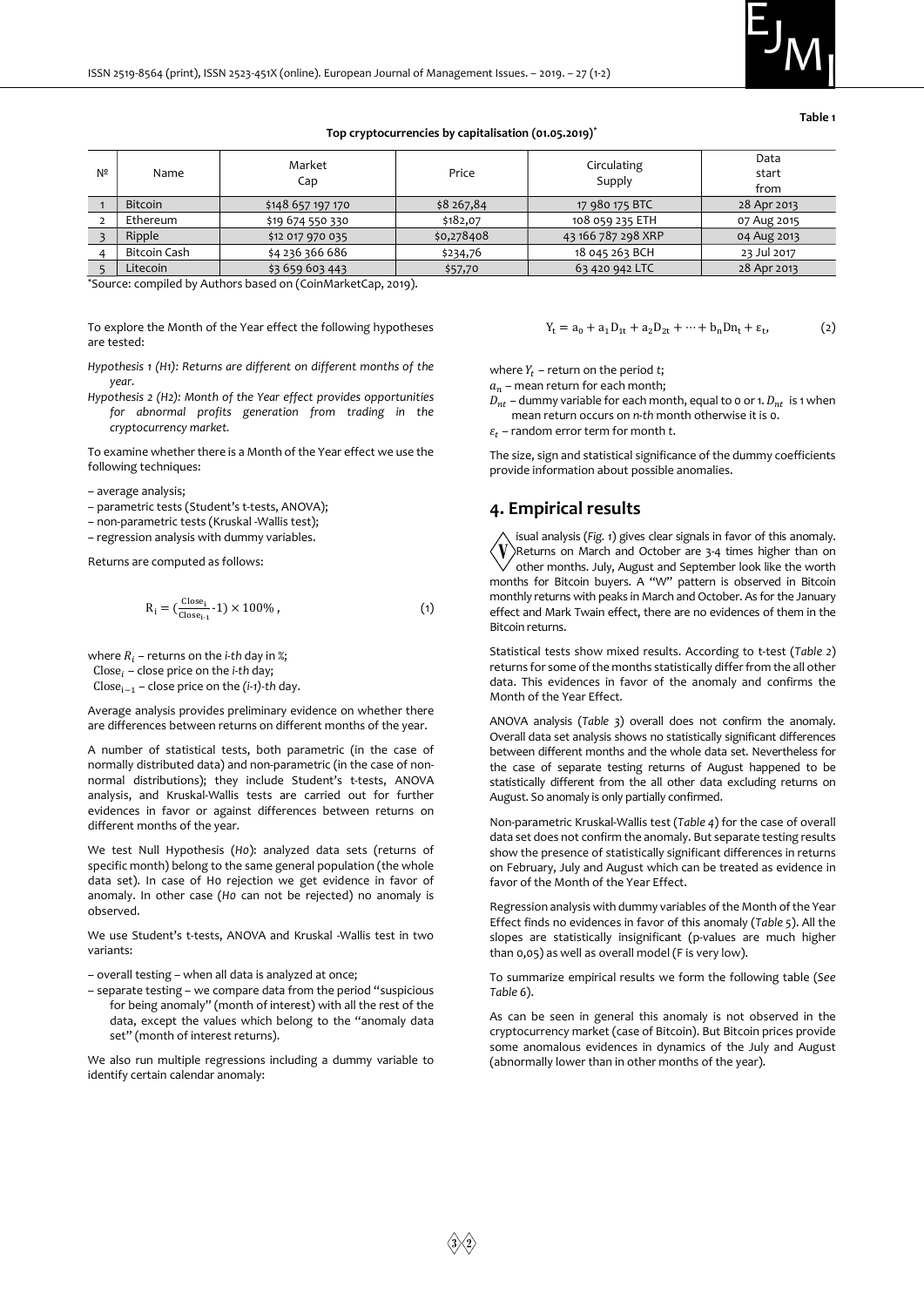

Fig. 1. Average analysis: case of Bitcoin returns<sup>\*</sup>

\*Source: compiled based on Author's calculations.

Table 2

#### T-test of the Month of the Year Effect (t-critical (p=0,95) = 2.15)<sup>\*</sup>

| Period    | All data excluding specific month |                    | Specific month |                    | t-criterion | Null         | Anomaly status |  |
|-----------|-----------------------------------|--------------------|----------------|--------------------|-------------|--------------|----------------|--|
|           | Average                           | Standard deviation | Average        | Standard deviation |             | hypothesis   |                |  |
|           | 0,22                              | 0,30               | 0,17           | 0,33               | $-0,78$     | Not rejected | Not confirmed  |  |
| February  | 0,22                              | 0,31               | 0,12           | 0,64               | $-0,83$     | Not rejected | Not confirmed  |  |
| March     | 0,18                              | 0,23               | 0,54           | 1,11               | 1,62        | Not rejected | Not confirmed  |  |
| April     | 0,20                              | 0,27               | 0,35           | 0,53               | 1,38        | Not rejected | Not confirmed  |  |
| May       | 0,22                              | 0,30               | 0,17           | 0,31               | $-0,71$     | Not rejected | Not confirmed  |  |
| June      | 0,23                              | 0,31               | 0,10           | 0,19               | $-2,90$     | Rejected     | Confirmed      |  |
| July      | 0,23                              | 0,30               | 0,00           | 0,31               | $-3,58$     | Rejected     | Confirmed      |  |
| August    | 0,24                              | 0,30               | $-0,04$        | 0,17               | $-7,19$     | Rejected     | Confirmed      |  |
| September | 0,20                              | 0,25               | $-0,04$        | 0,17               | $-6,58$     | Rejected     | Confirmed      |  |
| October   | 0,18                              | 0,30               | 0,60           | 1,56               | 1,34        | Not rejected | Not confirmed  |  |
| November  | 0,22                              | 0,31               | 0,15           | 0,30               | $-1,05$     | Not rejected | Not confirmed  |  |
| December  | 0,23                              | 0,28               | 0,09           | 0,35               | $-1,93$     | Not rejected | Not confirmed  |  |

\*Source: compiled based on Author's calculations.

#### ANOVA test of the Month of the Year Effect

Table 3

| Period    |      | p-value | F critical | Null hypothesis | Anomaly status |
|-----------|------|---------|------------|-----------------|----------------|
| Overall   | 0,80 | 0,64    | 1,89       | Not rejected    | Not confirmed  |
| January   | 0,13 | 0,72    | 4,49       | Not rejected    | Not confirmed  |
| February  | 0,21 | 0,65    | 4,49       | Not rejected    | Not confirmed  |
| March     | 0,91 | 0,35    | 4,49       | Not rejected    | Not confirmed  |
| April     | 0,55 | 0,47    | 4,49       | Not rejected    | Not confirmed  |
| May       | 0,10 | 0,75    | 4,49       | Not rejected    | Not confirmed  |
| June      | 1,06 | 0,32    | 4,49       | Not rejected    | Not confirmed  |
| July      | 2,60 | 0,13    | 4,49       | Not rejected    | Not confirmed  |
| August    | 5,88 | 0,03    | 4,49       | Rejected        | Confirmed      |
| September | 0,21 | 0,65    | 4,49       | Not rejected    | Not confirmed  |
| October   | 0,63 | 0,44    | 4,49       | Not rejected    | Not confirmed  |
| November  | 0,22 | 0,65    | 4,49       | Not rejected    | Not confirmed  |
| December  | 0,87 | 0,37    | 4,49       | Not rejected    | Not confirmed  |

\*Source: compiled based on Author's calculations.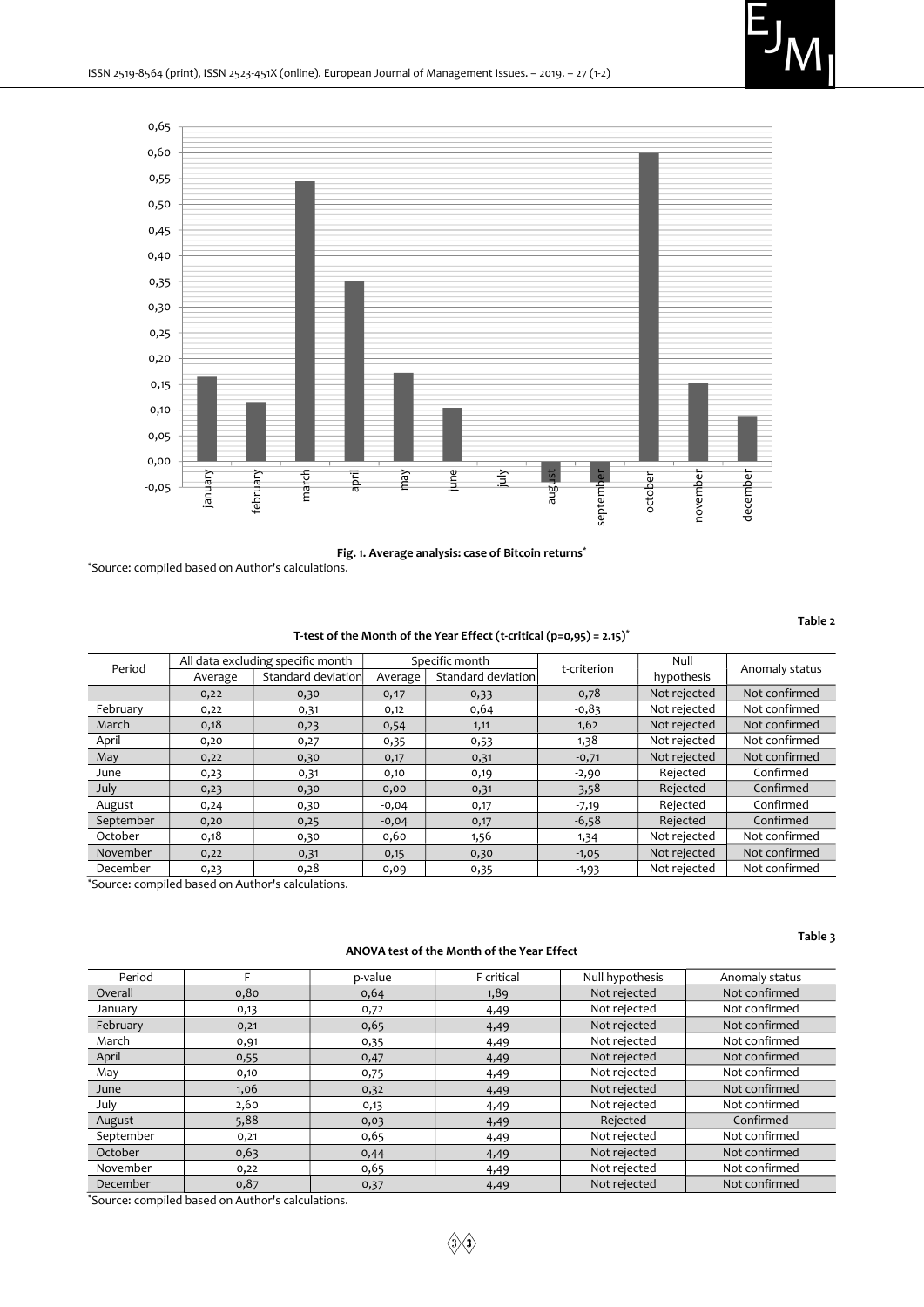

#### Table 4

#### Kruskal-Wallis test of the Month of the Year Effect\*

| Period    | Adjusted H | d.f. | P value | Critical value | Null hypothesis | Anomaly status |
|-----------|------------|------|---------|----------------|-----------------|----------------|
| Overall   | 12,08      | 11   | 0,36    | 19,68          | Not rejected    | Not confirmed  |
| January   | 0,00       |      | 0,96    | 3,84           | Not rejected    | Not confirmed  |
| February  | 5,07       |      | 0,02    | 3,84           | Rejected        | Confirmed      |
| March     | 0,16       |      | 0,69    | 3,84           | Not rejected    | Not confirmed  |
| April     | 0,05       |      | 0,83    | 3,84           | Not rejected    | Not confirmed  |
| May       | 0,05       |      | 0,83    | 3,84           | Not rejected    | Not confirmed  |
| June      | 0,24       |      | 0,63    | 3,84           | Not rejected    | Not confirmed  |
| July      | 4,31       |      | 0,04    | 3,84           | Rejected        | Confirmed      |
| August    | 5,48       |      | 0,02    | 3,84           | Rejected        | Confirmed      |
| September | 0,05       |      | 0,83    | 3,84           | Not rejected    | Not confirmed  |
| October   | 0,05       |      | 0,83    | 3,84           | Not rejected    | Not confirmed  |
| November  | 0,10       |      | 0,76    | 3,84           | Not rejected    | Not confirmed  |
| December  | 1,22       |      | 0,27    | 3,84           | Not rejected    | Not confirmed  |

\*Source: compiled based on Author's calculations.

Table 5

#### Regression analysis with dummy variables of the Month of the Year Effect<sup>\*</sup>

| Parameter           | Slope coefficient | p-value  |
|---------------------|-------------------|----------|
| January $(a_0)$     | $-0,165196$       | 0,464480 |
| February $(a_1)$    | $-0,020526$       | 0,877017 |
| March $(a_2)$       | 0,157744          | 0,236028 |
| April $(a_3)$       | 0,076826          | 0,562771 |
| May $(a_4)$         | 0,003030          | 0,981775 |
| June $(a_5)$        | $-0,025402$       | 0,848133 |
| July $(a_6)$        | $-0,068313$       | 0,606763 |
| August $(a_7)$      | $-0,085275$       | 0,520711 |
| September $(a_{8})$ | 0,065532          | 0,621468 |
| October $(a9)$      | 0,180435          | 0,175768 |
| November $(a_{10})$ | $-0,004872$       | 0,970697 |
| December $(a_{11})$ | $-0,032599$       | 0,805877 |
| F-test              | 0,7965            | 0,643000 |
| Multiple R          |                   | 0,29     |
| Anomaly             | not confirmed     |          |

\*Source: compiled based on Author's calculations.

#### Overall results for the case of Bitcoin\*

Table 6

| Month/Methodology | Average<br>analysis      | Student's t-<br>test     | <b>ANOVA</b><br>analysis | Kruskal - Wallis<br>test | Regression<br>analysis with<br>dummies | Overall      |
|-------------------|--------------------------|--------------------------|--------------------------|--------------------------|----------------------------------------|--------------|
| January           | $\overline{\phantom{0}}$ | $\overline{\phantom{0}}$ | $\overline{\phantom{a}}$ | $\overline{\phantom{a}}$ |                                        | $\circ$      |
| February          | -                        | $\overline{\phantom{a}}$ | -                        | $+$                      | $\overline{\phantom{0}}$               |              |
| March             | $+$                      | -                        | $\overline{\phantom{a}}$ | $\overline{\phantom{a}}$ | $\overline{\phantom{a}}$               |              |
| April             | $\overline{\phantom{a}}$ | ٠                        | $\overline{\phantom{a}}$ | $\overline{\phantom{a}}$ | -                                      | $\Omega$     |
| May               | $\overline{\phantom{a}}$ | $\overline{\phantom{0}}$ | $\overline{\phantom{a}}$ | $\overline{\phantom{a}}$ | -                                      | $\mathbf{O}$ |
| June              | $+$                      | $+$                      | $\overline{\phantom{a}}$ | $\overline{\phantom{a}}$ | $\overline{\phantom{0}}$               | っ            |
| July              | $+$                      | $\ddot{}$                | ۰                        | $+$                      |                                        |              |
| August            | $+$                      | $\ddot{}$                | $+$                      | $+$                      | $\overline{\phantom{a}}$               |              |
| September         | -                        | $\overline{\phantom{a}}$ |                          |                          |                                        | $\Omega$     |
| October           | $+$                      | $\overline{\phantom{a}}$ | $\overline{\phantom{a}}$ | $\overline{\phantom{a}}$ | $\overline{\phantom{a}}$               |              |
| November          | $\overline{\phantom{a}}$ | $\overline{\phantom{a}}$ | $\overline{\phantom{a}}$ | $\overline{\phantom{a}}$ | $\overline{\phantom{a}}$               | $\mathbf{O}$ |
| December          | -                        | $\overline{\phantom{0}}$ | $\overline{\phantom{a}}$ | $\overline{\phantom{a}}$ | -                                      | $\Omega$     |

\*Source: compiled based on Author's calculations.

# 5. Conclusions

n this paper we have examined the Month of the Year Effect  $\sum_{i=1}^{\infty}$  in the cryptocurrency market. To do this we have used<br>different methodologies (average analysis, parametric tests) different methodologies (average analysis, parametric tests (Student's t-tests, ANOVA), non-parametric tests (Kruskal -Wallis test) and regression analysis with dummy variables) applying to the Bitcoin monthly data over the period 2013-2019.

The following hypotheses of interest are tested. (H1): Returns are different on different months of the year; (H2): Month of the Year effect provides opportunities for abnormal profits generation from trading in the cryptocurrency market.